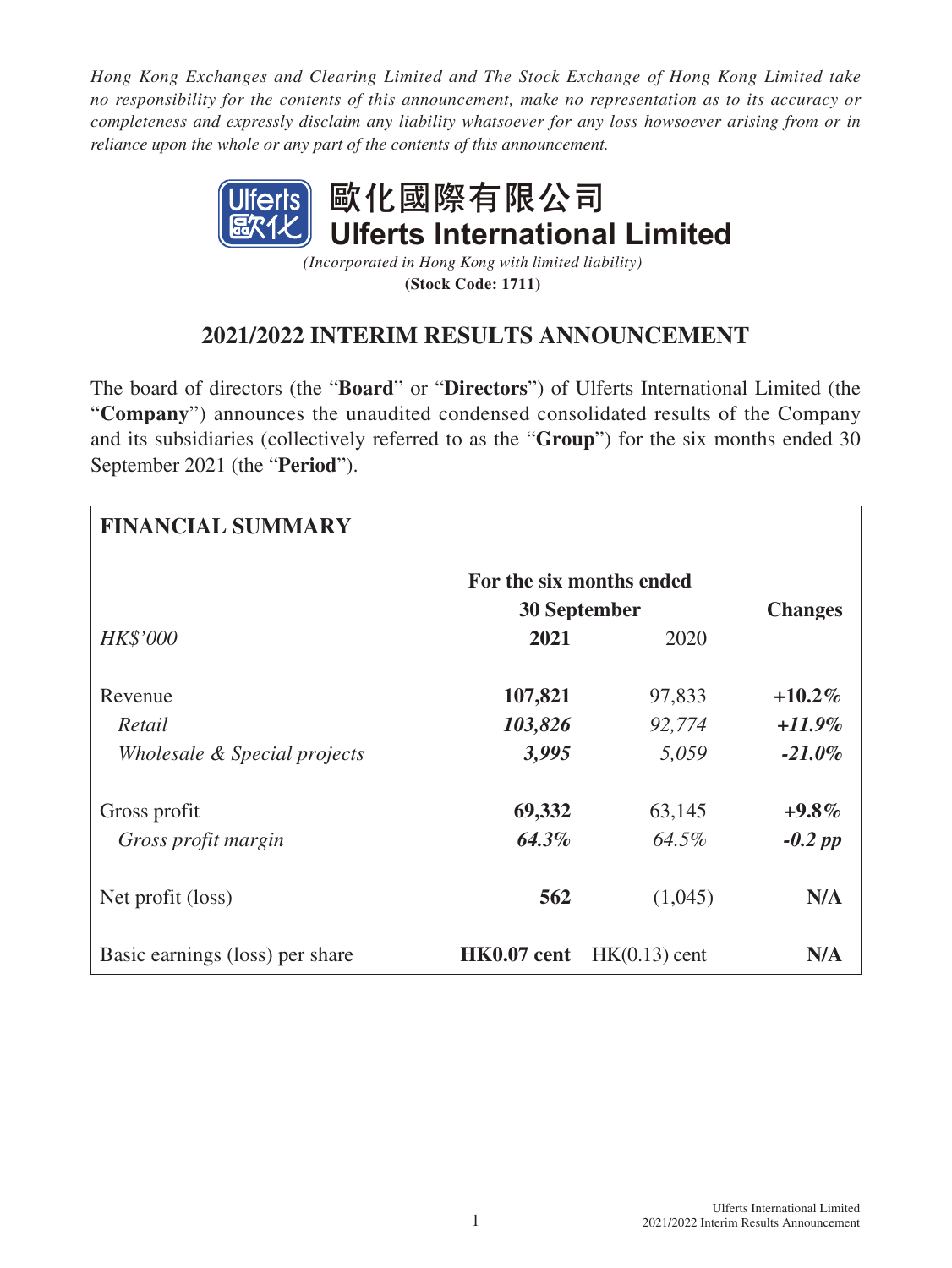# **MANAGEMENT DISCUSSION AND ANALYSIS**

# **RESULTS**

During the Period, the pandemic situation was well contained in Hong Kong. Business activities and social gatherings gradually returned to relatively normal, providing favourable conditions for the domestic retail market. The Group's total revenue increased by 10.2% to HK\$107.8 million (2020: HK\$97.8 million). Gross profit increased to HK\$69.3 million (2020: HK\$63.1 million), while gross profit margin remained broadly stable at 64.3% (2020: 64.5%).

Revenue from the retail segment amounted to HK\$103.8 million (2020: HK\$92.8 million), accounting for 96.3% (2020: 94.8%) of the Group's total revenue. Among the retail revenue, aggregate sales revenue of "*Ulferts*" and "*Ulferts Signature*" amounted to HK\$67.5 million (2020: HK\$64.1 million), and remained the key revenue contributor, accounting for 65.0% (2020: 69.1%) of total retail revenue. The sales revenue of "*at ∙ home*" grew by 22.4% to HK\$20.2 million (2020: HK\$16.5 million), accounting for 19.5% (2020: 17.8%) of total retail revenue.

Supported by the increase of total revenue, the Group was able to achieve a net profit of HK\$0.6 million (2020: net loss of HK\$1.0 million) during the Period, while the Group had already achieved a turnaround in the second half of the previous financial year. Basic earnings per share was HK0.07 cent (2020: basic loss per share of HK0.13 cent).

### **Business Review**

The Group is a leading retailer of high quality home furniture mainly imported from Europe. The Company has been listed (the "**IPO**") on the Main Board of The Stock Exchange of Hong Kong Limited since January 2018.

The Group has been established for over 45 years, and takes pride in providing superior quality stylish furniture in Hong Kong. As at 30 September 2021, the Group operated 23 points-of-sale ("**POS**") in Hong Kong, covering several retail lines — "*Ulferts Signature*", "*Ulferts*", "*at ∙ home*" and "*Ulfenbo*"/"*Dormire*". "*Ulferts*" and "*Ulferts Signature*" are dedicated to elevating customers' home living standard with style and quality, and offers a wide variety of contemporary style furniture products targeting middle to high end groups. "*at ∙ home*" offers quality compact furniture and home accessories to suit small living spaces for modern families. Targeting the mass market, "*Ulfenbo*" offers mattresses, pillows, sofabeds, sofas and other ancillary items, which are distributed through "*Ulfenbo*"/"*Dormire*" specialty stores, department store counters, pop-up stores and roadshows, as well as wholesaling to over 200 dealers. Additionally, there are several online shopping platforms which maximise market coverage.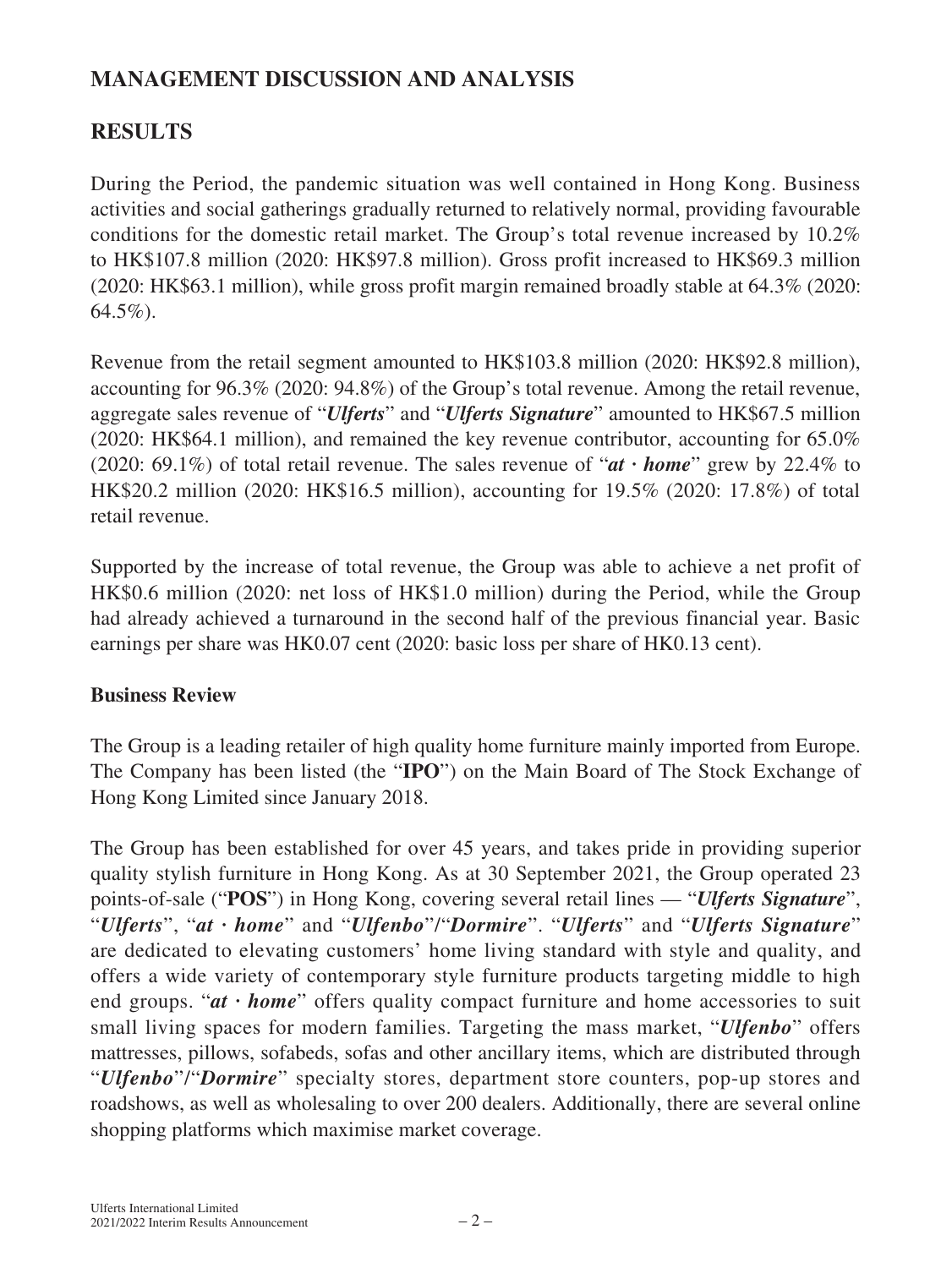# *Retail Business*

# *• Effective Market Segmentation*

With a clear understanding of market segmentation, the Group defines and identifies target consumer profiles in order to develop product and marketing strategies to reach out to their specific preferences.

"*Ulferts"*, the Group's core retail label, is dedicated to providing high quality, stylish and luxury furniture. It offers a wide variety of contemporary style furniture products, enabling its customers to create their ideal homes. The Group operates "*Ulferts*" showrooms across Hong Kong, targeting middle to high-mid income groups. "*Ulferts*  **Signature**" offers high-end branded furniture products and also luxury European tailor-made furniture. It targets up-market customers seeking a superior lifestyle.

Another retail line, "*at ∙ home*", offers quality, stylish and compact furniture. It targets the mid-range segment and is geared towards the needs of young couples and new families.

"*Ulfenbo*" products focus on mass market consumers who demand quality and affordable mattresses, pillows and other ancillary items to enhance their sleep experience. "*Ulfenbo*" products are distributed through "*Ulfenbo*"/"*Dormire*" stores, which are typically small-scale, and are designed with a casual and relaxing environment, to highlight smart living style. "*Ulfenbo*" products are also distributed at department store counters, pop-up stores and roadshows for enhancing the market reach.

*• Diverse Product Portfolio*

The Group offers a wide variety of furniture products — ranging from leather and fabric sofas, cabinets, dining tables and chairs, through wardrobes, coffee tables and sideboards, to beds, which are imported from European and Asian countries. The Group currently carries more than 50 furniture brands in "*Ulferts Signature*" and "*Ulferts*" showrooms, as well as "*at ∙ home*" stores, including international brands such as himolla, Gamma, MIDJ, Bonaldo and egoitaliano, most of which the Group has built long-standing relationship. "*at ∙ home*" particularly offers various compact furniture products with special features and functions to suit the local small living spaces, as well as chic Scandinavian home accessories.

The Group also offers mattresses, pillows, sofas, sofabeds, beds, as well as other ancillary items under its self-owned label "*Ulfenbo*". The Group provides different models of mattresses and pillows, in various sizes with varying supports and features, to meet diverse customer needs.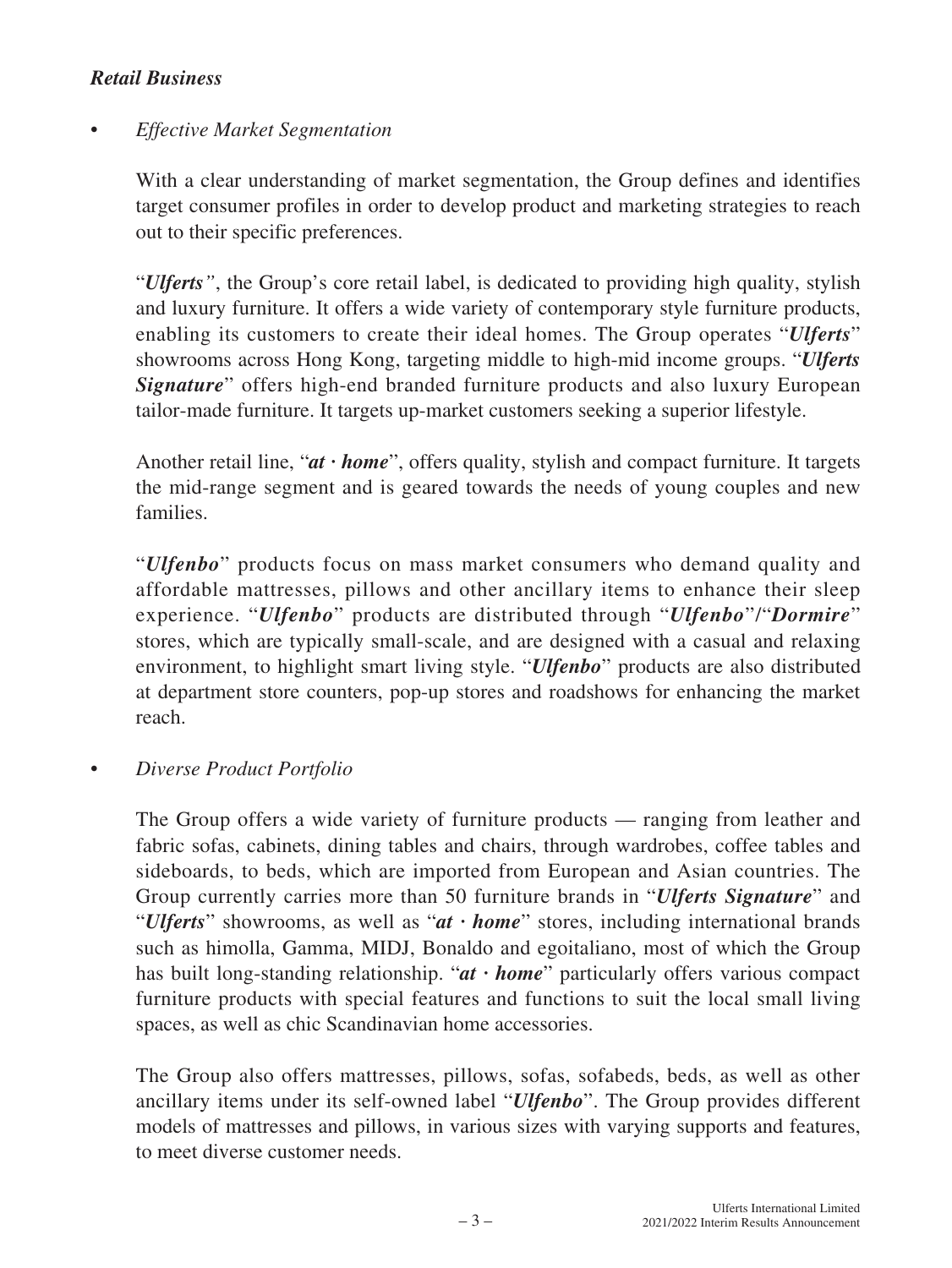### *• Comprehensive Retail Sales Channel*

As at 30 September 2021, the Group had 23 POS in Hong Kong, with the number of outlets in each retail line as follows:

# **Retail Line Number of POS**

| <b>Total</b>                                                                |  |
|-----------------------------------------------------------------------------|--|
| pop-up stores                                                               |  |
| " <b>Ulfenbo</b> "/" <b>Dormire</b> " stores, department store counters and |  |
| " $at \cdot home"$                                                          |  |
| "Ulferts"                                                                   |  |
| "Ulferts Signature"                                                         |  |

"*Ulferts*" showrooms are strategically located in either upscale residential areas or major shopping areas, targeting middle to high-mid income groups. With its solid presence in these mature locations, the Group enjoys substantial foot traffic and a high brand reputation. The Group's flagship store, "*Ulferts Signature*", is a 3-storey store with gross floor area of approximately 21,700 square feet, in Hung Hom. It features more luxurious lines of furniture and masterpieces with opulent designs and sophisticated finishing and excellent craftsmanship. Premium brands including Cornelio Cappellini, Malerba and Crystal Stone are available at "*Ulferts Signature*".

"*at ∙ home*" stores are generally located in shopping malls which carries a furniture theme, and there has been growing awareness of the brand among residents and shoppers. Meanwhile, "*Ulfenbo*"/"*Dormire*" stores, department store counters, pop-up stores and roadshows are situated in residential areas, to capitalise on the market potential.

During the Period, two "*at ∙ home*" stores were opened, in Tseung Kwan O and Causeway Bay, and two "*Ulfenbo*" stores were opened, in Prince Edward and Tsuen Wan, to further expand the market coverage. Amongst which "*at ∙ home*" is a flagship store located at Fashion Walk, Causeway Bay and occupies over 10,000 square feet. Combining fashion, lifestyle and international delicacies, Fashion Walk is well received by the young consumers and will help drive the foot traffic of "*at ∙ home*".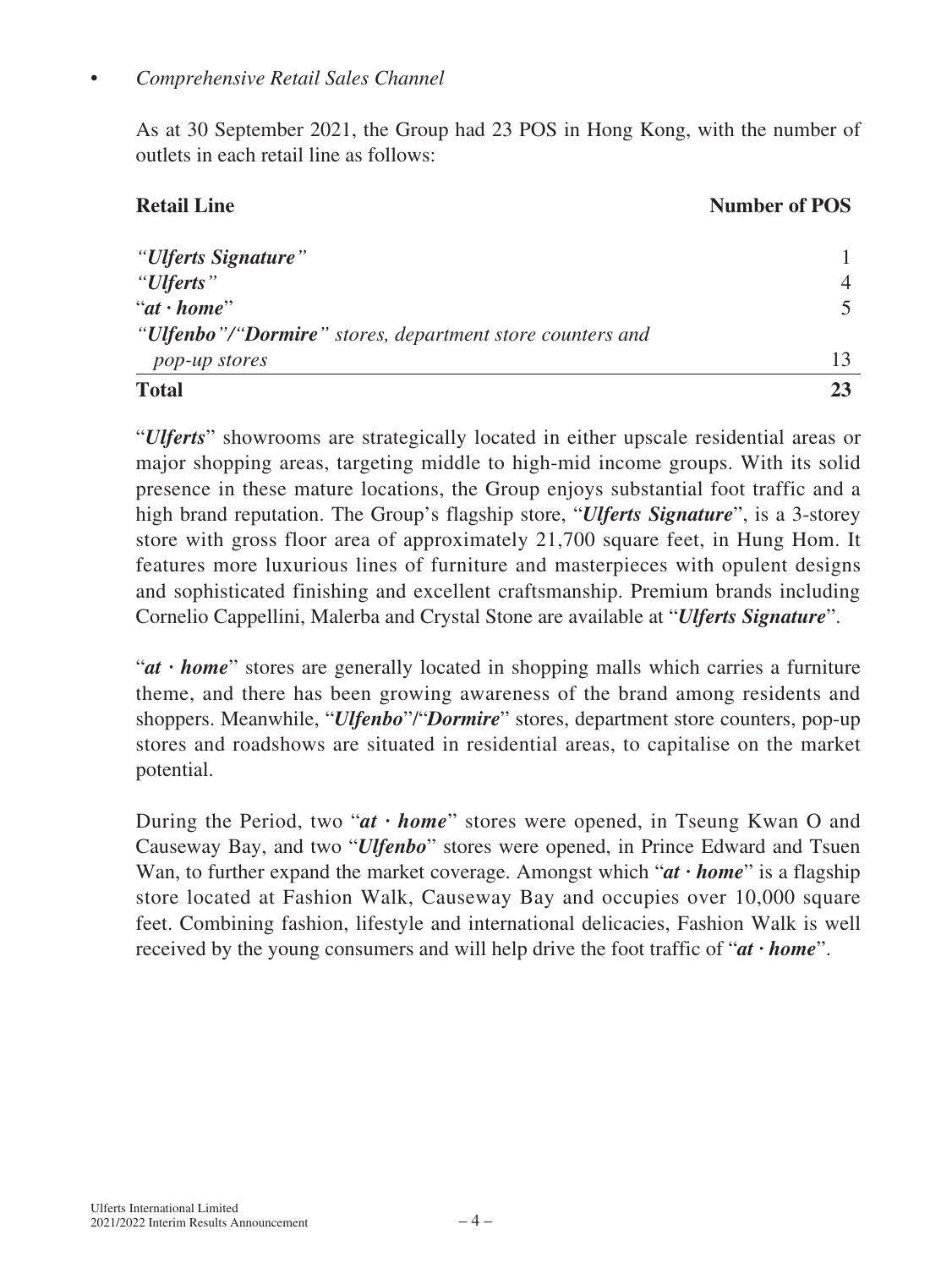## *• Excellent Customers Shopping Experience*

"*Ulferts Signature*" and "*Ulferts*" showrooms are spacious, with a stylish and elegant environment, enabling the Group to display a wide spectrum of products for customers to touch and feel and to maximise customers' shopping experience. The ambience, setting and placement of furniture within the distinctive display zones have all been tailor-designed by a dedicated visual merchandising team to impart harmonious, home-like comfort. The salespersons are well-trained and offer customers advice catering for their personal needs. In recognition of its service excellence, "*at ∙ home*" received the "Quality Service Leader Seasonal Award — Furniture & Home Accessories Category" for the period April to June 2021 in the Quality Service Programme organised by the Hong Kong Retail Management Association.

## *• Diversified Marketing Strategies*

The Group believes that brand recognition is crucial for driving long-term growth and success. To enhance brand awareness, the Group conducted a range of marketing and promotional campaigns spanning social media engagements, print advertisements, TV coverage, outdoor billboards and advertising on regular basis as well as popup exhibitions at suitable venues. It also launched promotional campaigns such as seasonal sale, annual sale and stock clearance sale, as well as joint promotions with banks and other financial institutions.

### *Wholesale Business*

The Group also operates a wholesale business spanning mattresses, sofabeds and sofas under its self-owned label "*Ulfenbo*"*,* through over 200 dealers in Hong Kong and Macau. Based on its long establishment and quality products, the "*Ulfenbo*" brand has been recognised by the "Hong Kong Top Brand Mark" for seven consecutive years since 2014, under the Hong Kong Top Brand Scheme organised by the Chinese Manufacturers Association of Hong Kong and Hong Kong Brand Development Council.

### *Special Projects*

Complementing its retail and wholesale business, the Group has a special projects division, which undertakes furniture-related projects primarily for corporate customers such as cinemas, hotels, showflats, offices, staff quarters and tertiary institutions. The division provides services ranging from planning and design, through procuring custom-made furniture to final installation for corporate customers, as well as liaison services with furniture manufacturers.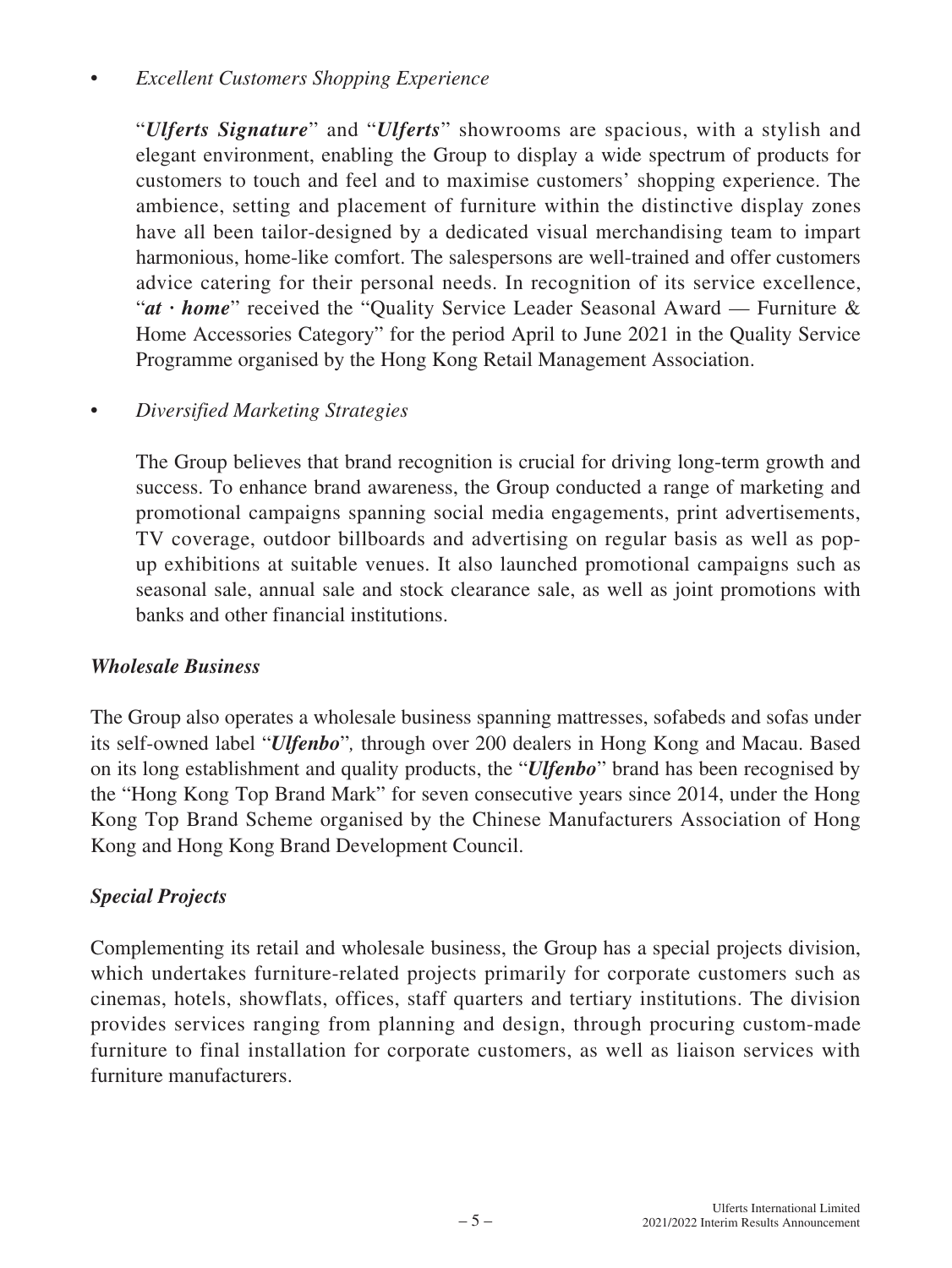# **PROSPECTS**

There has been remarkable progress with mass vaccination in Hong Kong. Cutting down on overseas travel will certainly benefit domestic consumption, in particular the demand for home furniture. In tandem with the launch of consumption vouchers, consumer confidence and positive market sentiment are lifting the residential property market. Given the low interest rate environment and boosted by the local government's housing policy, private property developers and the government have continued launching new residential units. It is generally believed that both retail and property markets will exhibit a stable recovery. The Group therefore remains cautiously optimistic about the future retail market, and will further enhance its sales network and strengthen its market presence. Meanwhile, the Group will closely monitor the market situation, and make adjustments in response to changes, and strive to achieve sustainable growth in the long term.

# **OTHER FINANCIAL INFORMATION**

### **Capital Structure, Liquidity and Financial Resources**

There was no change in the capital structure during the Period. Cash and cash equivalents of the Group was HK\$91.9 million (31 March 2021: HK\$93.7 million), which were mainly denominated in Hong Kong dollars. As at 30 September 2021, bank borrowings of the Group was nil (31 March 2021: nil), hence its gearing ratio was zero (31 March 2021: zero). The Group has available banking facilities of approximately HK\$82.0 million. The cash position and banking facilities available enable the Group to retain high flexibility and endurance to cater for future development and market uncertainty.

As at 30 September 2021, the Group's current assets and current liabilities were approximately HK\$159.3 million (31 March 2021: HK\$162.7 million) and HK\$83.7 million (31 March 2021: HK\$83.2 million), respectively. Current ratio and quick ratio of the Group were 1.9 (31 March 2021: 2.0) and 1.3 (31 March 2021: 1.4), respectively.

In view of the Group's financial position as at 30 September 2021, the Board considered that the Group had sufficient working capital for its operations and future development plans against market challenges.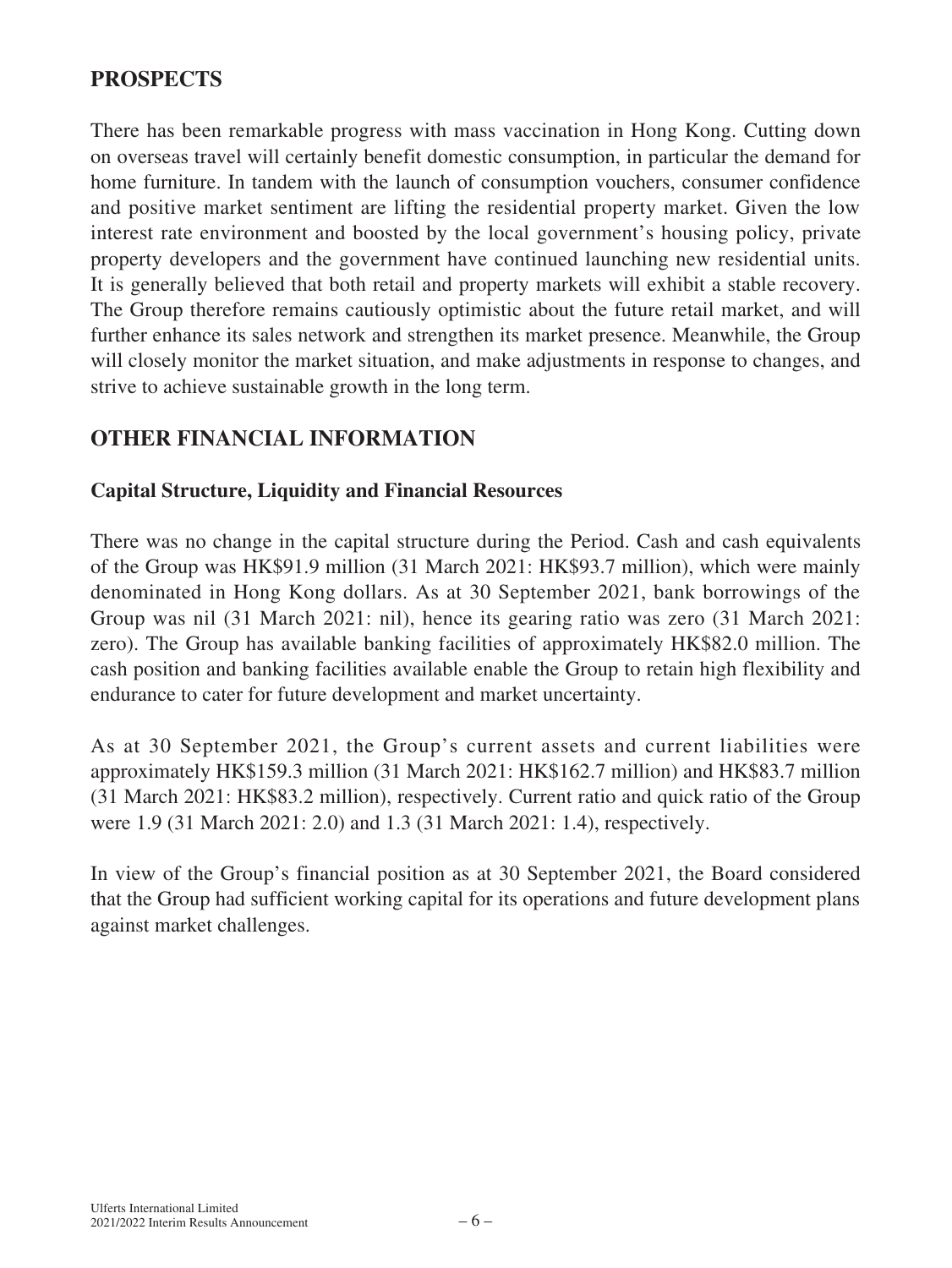### **Use of Proceeds**

During the IPO in January 2018, the net proceeds from the listing amounted to approximately HK\$92.6 million, which were fully utilised during the Period. An analysis of the utilisation of the net proceeds up to 30 September 2021 is presented below:

|                                                                                       |                                                        |                                              | Up to<br>30 September                                  |
|---------------------------------------------------------------------------------------|--------------------------------------------------------|----------------------------------------------|--------------------------------------------------------|
|                                                                                       | <b>Up to 31 March 2021</b><br><b>Planned</b>           | **Reallocation                               | 2021                                                   |
|                                                                                       | allocation of use<br>of net proceeds<br>(HK\$ million) | of use of net<br>proceeds<br>$(HK\$ million) | <b>Actual use of</b><br>net proceeds<br>(HK\$ million) |
| Capital expenditure, rental deposits and<br>overhead expenses for opening             |                                                        |                                              |                                                        |
| of " $at \cdot home$ " retail stores                                                  | 34.2                                                   | 39.3                                         | 39.3                                                   |
| Strengthening the Group's product portfolio<br>Enhancing "Ulfenbo" sales channels and | 24.2                                                   | 24.2                                         | 24.2                                                   |
| brand awareness                                                                       | 10.3                                                   | 10.3                                         | 10.3                                                   |
| Capital expenditure and rental deposits for                                           |                                                        |                                              |                                                        |
| opening of " <i>Ulferts</i> " retail store                                            | 9.1                                                    | 9.1                                          | 9.1                                                    |
| Upgrading information technology                                                      | 5.7                                                    | 0.6                                          | 0.6                                                    |
| General working capital                                                               | 9.1                                                    | 9.1                                          | 9.1                                                    |
| <b>Total</b>                                                                          | 92.6                                                   | 92.6                                         | 92.6                                                   |

\*\* *Details of the reallocation of net proceeds was disclosed in the announcement of the Company dated 28 July 2021.*

# **EMPLOYEES AND REMUNERATION POLICY**

As at 30 September 2021, the Group's number of employees was 136 (2020: 134). Total staff costs including Director's remuneration and the other staff costs for the Period were HK\$23.2 million (2020: HK\$22.7 million). Each employee's remuneration was determined in accordance with individual's responsibilities, competence and skills, experience and performance as well as market pay levels. Staff benefits include medical and life insurance, retirement benefits and other competitive fringe benefits. To provide incentives or rewards to the staff, the Company has adopted a share option scheme, particulars of which are set out in the section headed "Share Options" of the Company's interim report.

# **INTERIM DIVIDEND**

The Board has resolved not to declare any interim dividend for the Period (2020: Nil).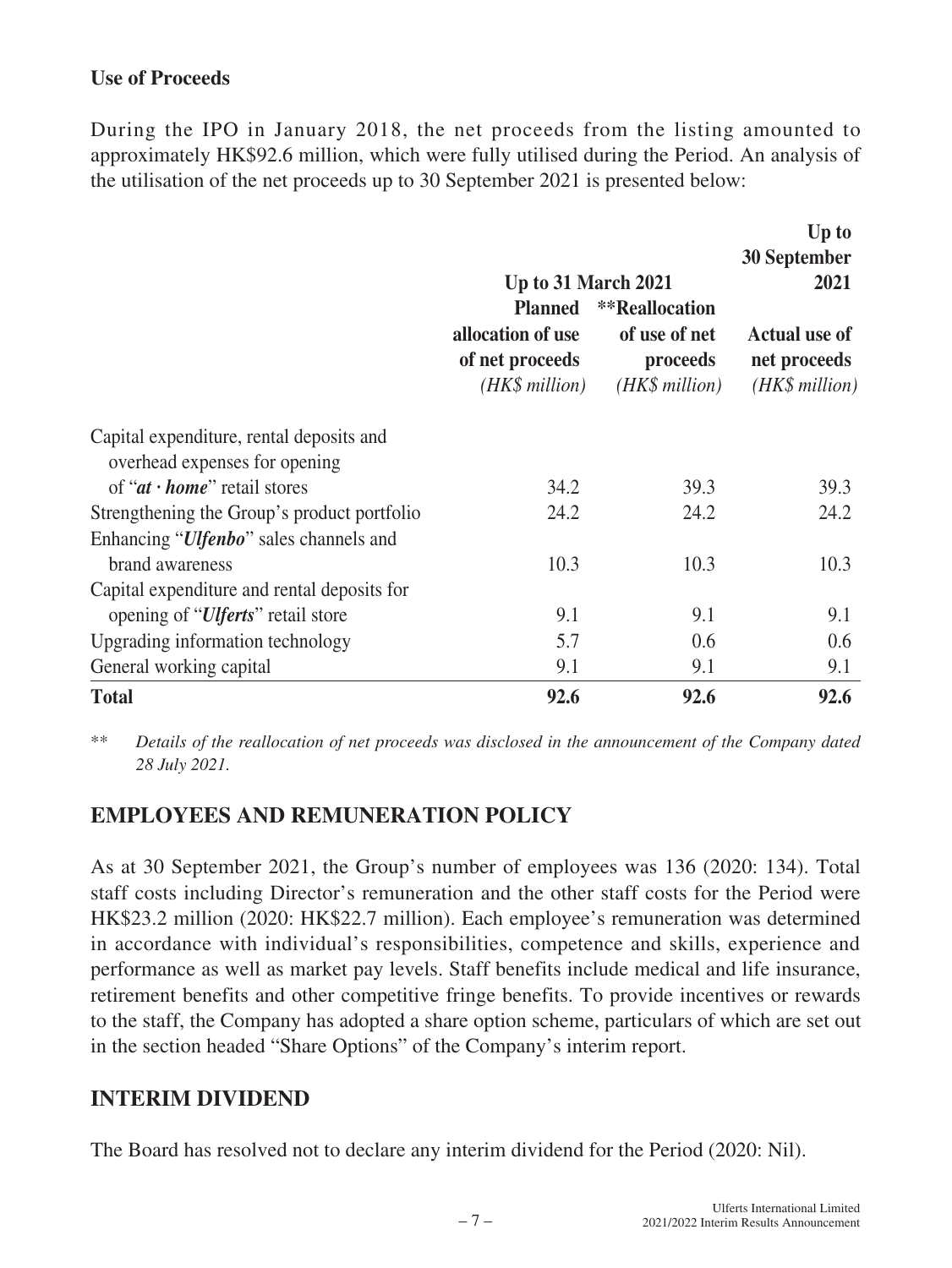# **CONDENSED CONSOLIDATED STATEMENT OF PROFIT OR LOSS AND OTHER COMPREHENSIVE INCOME**

*For the six months ended 30 September 2021*

|                                                                                                            |                | <b>Six months ended</b><br>30 September |                     |
|------------------------------------------------------------------------------------------------------------|----------------|-----------------------------------------|---------------------|
|                                                                                                            |                | 2021<br>(unaudited)                     | 2020<br>(unaudited) |
|                                                                                                            | <b>Notes</b>   | <b>HK\$'000</b>                         | HK\$'000            |
| <b>REVENUE</b>                                                                                             | $\overline{4}$ | 107,821                                 | 97,833              |
| Cost of sales                                                                                              |                | (38, 489)                               | (34, 688)           |
| Gross profit                                                                                               |                | 69,332                                  | 63,145              |
| Other income                                                                                               | $\overline{4}$ | 1,275                                   | 6,573               |
| Selling and distribution expenses                                                                          |                | (58, 385)                               | (56, 824)           |
| General and administrative expenses                                                                        |                | (11, 104)                               | (13,109)            |
| Finance costs                                                                                              |                | (556)                                   | (830)               |
| PROFIT/(LOSS) BEFORE TAX                                                                                   | 5              | 562                                     | (1,045)             |
| Income tax                                                                                                 | 6              |                                         |                     |
| PROFIT/(LOSS) FOR THE PERIOD AND<br><b>TOTAL COMPREHENSIVE INCOME/</b><br>(LOSS) FOR THE PERIOD            |                | 562                                     | (1,045)             |
| Attributable to:                                                                                           |                |                                         |                     |
| Owners of the parent                                                                                       |                | 562                                     | (1,045)             |
| <b>EARNINGS/(LOSS) PER SHARE</b><br><b>ATTRIBUTABLE TO ORDINARY EQUITY</b><br><b>HOLDERS OF THE PARENT</b> | 8              |                                         |                     |
| Basic and diluted<br>(expressed in HK cents per share)                                                     |                | 0.07                                    |                     |
|                                                                                                            |                |                                         | (0.13)              |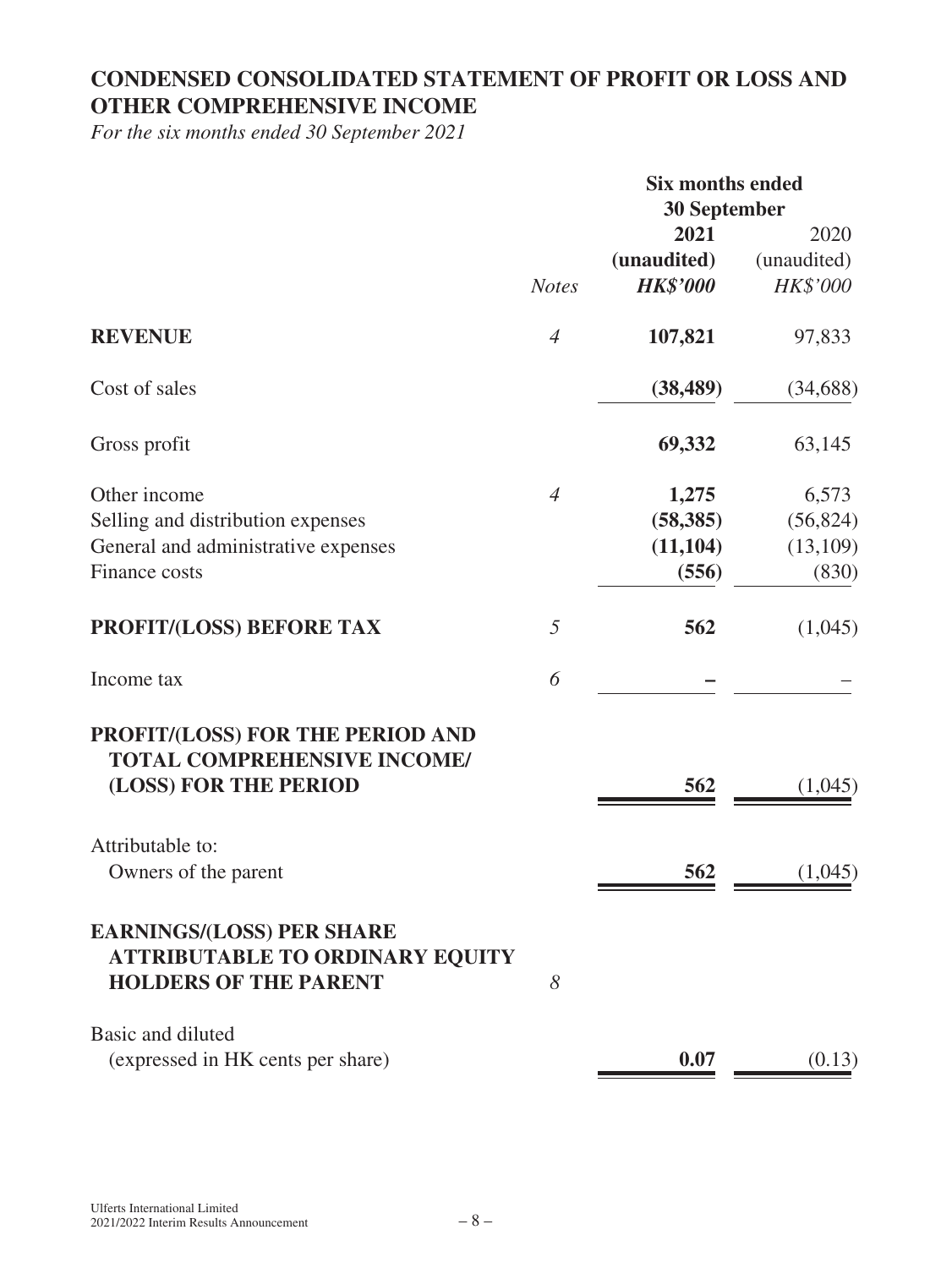# **CONDENSED CONSOLIDATED STATEMENT OF FINANCIAL POSITION** *At 30 September 2021*

|                                             | As at        |                     |           |
|---------------------------------------------|--------------|---------------------|-----------|
|                                             |              | <b>30 September</b> | 31 March  |
|                                             |              | 2021                | 2021      |
|                                             |              | (unaudited)         | (audited) |
|                                             | <b>Notes</b> | <b>HK\$'000</b>     | HK\$'000  |
| <b>NON-CURRENT ASSETS</b>                   |              |                     |           |
| Property, plant and equipment               |              | 10,132              | 6,269     |
| Right-of-use assets                         |              | 37,530              | 35,776    |
|                                             |              |                     |           |
| Prepayments, deposits and other receivables |              | 6,383               | 3,598     |
| Deferred tax assets                         |              | 5,897               | 5,897     |
| Total non-current assets                    |              | 59,942              | 51,540    |
| <b>CURRENT ASSETS</b>                       |              |                     |           |
| Inventories                                 |              | 48,742              | 47,654    |
| Trade receivables                           | 9            | 4,192               | 3,261     |
| Prepayments, deposits and other receivables |              | 14,415              | 18,117    |
| Cash and cash equivalents                   |              | 91,921              | 93,688    |
| Total current assets                        |              | 159,270             | 162,720   |
|                                             |              |                     |           |
| <b>CURRENT LIABILITIES</b>                  |              |                     |           |
| Trade and bills payables                    | 10           | 4,082               | 8,815     |
| Other payables and accruals                 |              | 48,870              | 38,200    |
| Lease liabilities                           |              | 21,393              | 25,289    |
|                                             |              |                     |           |
| Tax payable                                 |              | 5,082               | 5,082     |
| Provisions                                  |              | 4,302               | 5,825     |
| Total current liabilities                   |              | 83,729              | 83,211    |
| <b>NET CURRENT ASSETS</b>                   |              | 75,541              | 79,509    |
|                                             |              |                     |           |
| <b>TOTAL ASSETS LESS CURRENT</b>            |              |                     |           |
| <b>LIABILITIES</b>                          |              | 135,483             | 131,049   |
| <b>NON-CURRENT LIABILITIES</b>              |              |                     |           |
| Lease liabilities                           |              | 18,196              | 11,684    |
| Provisions                                  |              | 6,133               | 3,733     |
|                                             |              |                     |           |
| Total non-current liabilities               |              | 24,329              | 15,417    |
| Net assets                                  |              | 111,154             | 115,632   |
| <b>EQUITY</b>                               |              |                     |           |
| Equity attributable to owners of the parent |              |                     |           |
| Share capital                               |              | 110,337             | 110,337   |
| Retained profits/(accumulated losses)       |              | 817                 | 5,295     |
|                                             |              |                     |           |
| Total equity                                |              | 111,154             | 115,632   |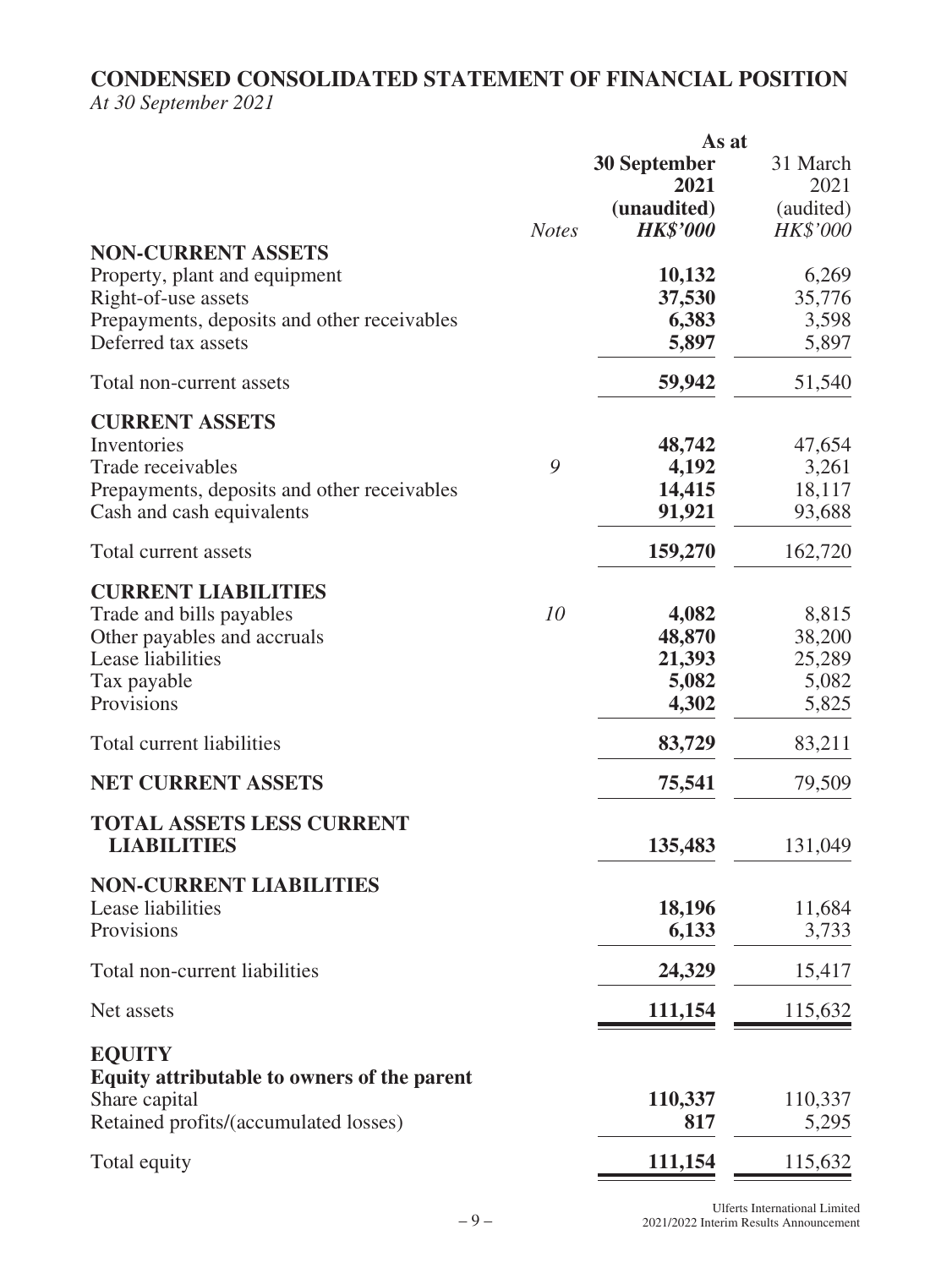#### **Notes:**

#### **1. BASIS OF PREPARATION**

The unaudited condensed consolidated financial statements have been prepared in accordance with Hong Kong Financial Reporting Standards ("**HKFRSs**") and Hong Kong Accounting Standard ("**HKAS**") 34 "Interim Financial Reporting" issued by the Hong Kong Institute of Certified Public Accountants ("**HKICPA**") as well as with the applicable disclosures required by Appendix 16 to The Rules Governing the Listing of Securities (the "**Listing Rules**") on The Stock Exchange of Hong Kong Limited (the "**Stock Exchange**") and the Hong Kong Companies Ordinance ("**CO**").

The unaudited condensed consolidated financial statements have been prepared on the historical cost convention. The unaudited condensed consolidated financial statements are presented in Hong Kong dollars ("**HK\$**") and all values are rounded to the nearest thousand except when otherwise indicated.

These unaudited condensed consolidated financial statements should be read in conjunction with the annual consolidated financial statements for the year ended 31 March 2021.

The financial information relating to the year ended 31 March 2021 that is included in this preliminary announcement of interim results 2021 does not constitute the Company's statutory annual consolidated financial statements for 2021 but is derived from those financial statements. Further information relating to these statutory annual consolidated financial statements required to be disclosed in accordance with section 436 of the CO is as follows:

- (a) The Company has delivered the consolidated financial statements for the year ended 31 March 2021 to the Registrar of Companies as required by section 662(3) of, and Part 3 of Schedule 6 to the CO.
- (b) The Company's auditor has reported on the consolidated financial statements of the Group for the year ended 31 March 2021. The auditor's reports were unqualified, did not include a reference to any matters to which the auditor drew attention by way of emphasis without qualifying its report; and did not contain a statement under sections  $406(2)$ ,  $407(2)$  or  $407(3)$  of the CO.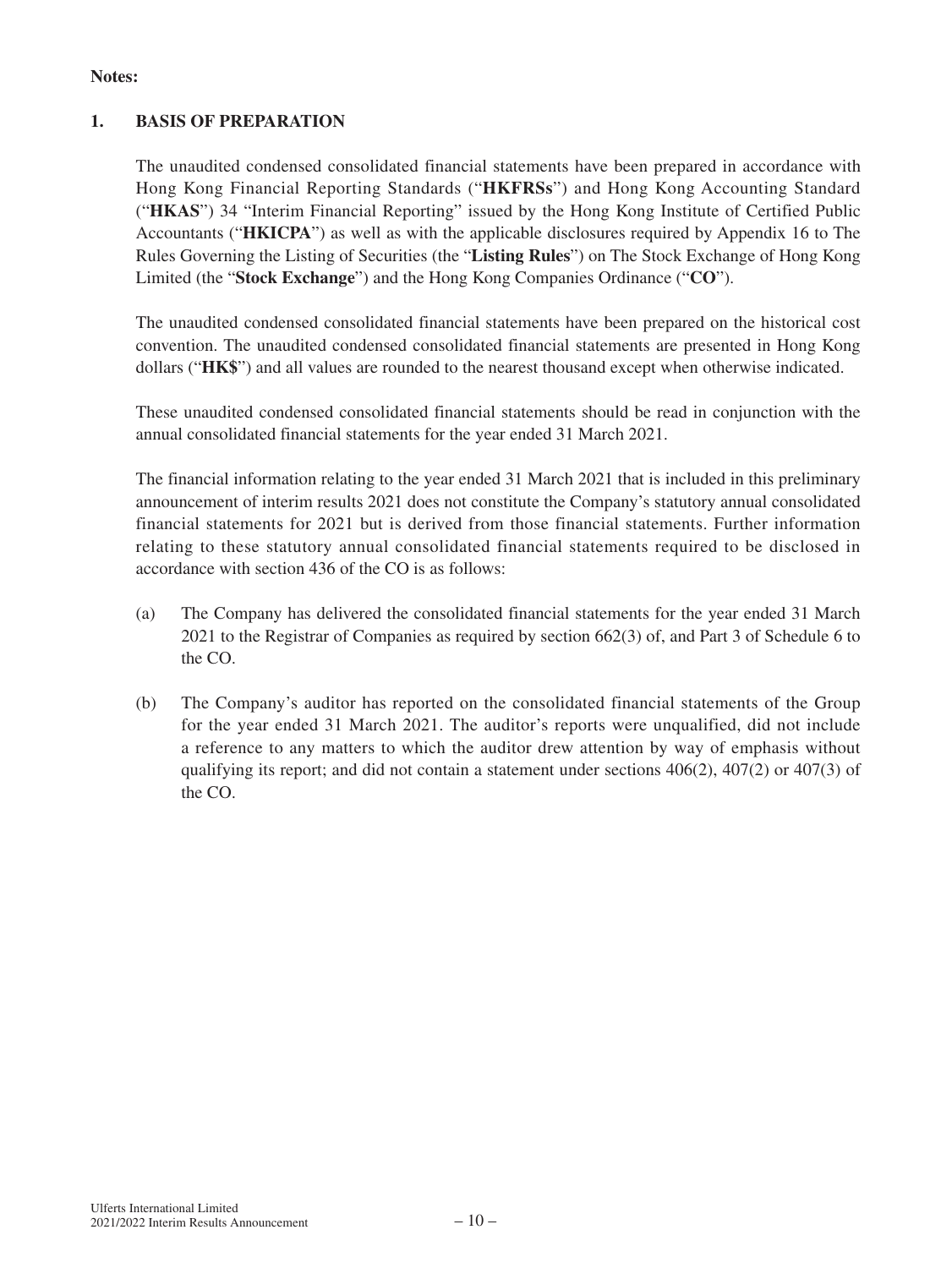#### **2. CHANGES IN ACCOUNTING POLICIES AND DISCLOSURES**

The accounting policies adopted in the preparation of the interim condensed consolidated financial information are consistent with those applied in the preparation of the Group's annual consolidated financial statements for the year ended 31 March 2021, except for the adoption of the following revised Hong Kong Financial Reporting Standards ("**HKFRSs**") for the first time for the current period's financial information.

| Amendments to HKFRS 3              | <i>Definition of a Business</i>                    |
|------------------------------------|----------------------------------------------------|
| Amendments to HKFRS 9, HKAS 39 and | Interest Rate Benchmark Reform                     |
| <b>HKFRS 7</b>                     |                                                    |
| Amendment to HKFRS 16              | Covid-19-Related Rent Concessions (early adoption) |
| Amendments to HKAS 1 and HKAS 8    | Definition of Material                             |

The application of the above revised HKFRSs has had no material impact on the Group's financial performance and positions for the current and prior periods and/or on the disclosures set out in these unaudited condensed consolidated financial statements.

#### **3. OPERATING SEGMENT INFORMATION**

The Group principally focuses on the retail and wholesale of imported furniture, and special projects. Information reported to the Group's chief operating decision maker, for the purpose of resource allocation and performance assessment, focuses on the operating results of the Group as a whole as the Group's resources are integrated and no discrete operating segment information is available. Accordingly, no operating segment information is presented.

#### **Geographical information**

(a) Revenue from external customers

Substantially all of the Group's revenues from external customers during the six months ended 30 September 2021 and 2020 were attributed to Hong Kong based on the location of the customers or the location of certain key processes/resources from which the Group derived the revenues.

#### (b) Non-current assets

All of the Group's non-current assets as at the end of the reporting period were located in Hong Kong based on the location of the assets.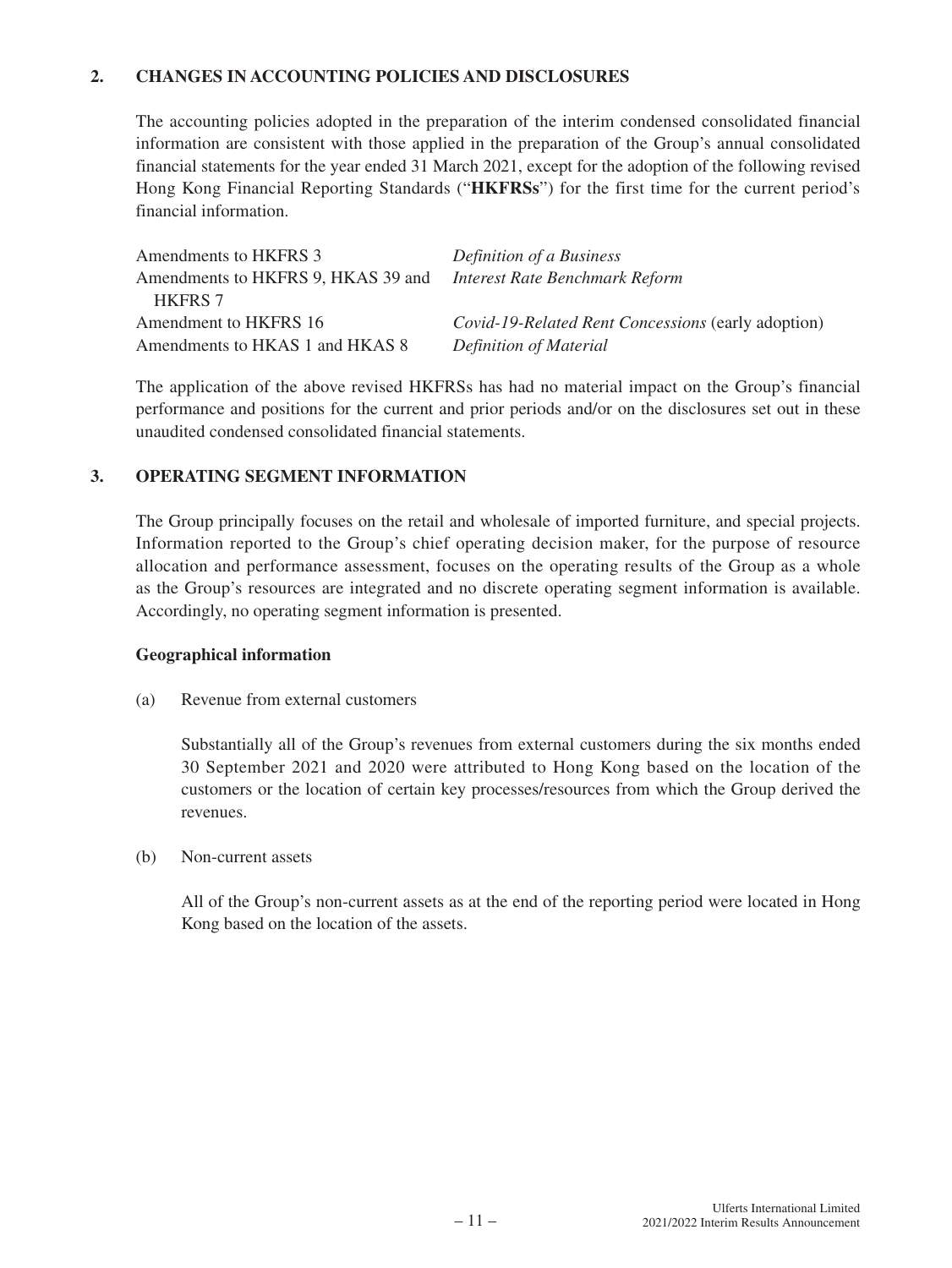### **4. REVENUE AND OTHER INCOME**

Revenue represents the net invoiced value of goods sold, after allowances for returns and trade discounts, and the value of project services rendered during the Period.

An analysis of revenue and other income is as follows:

| 30 September                                           |             |
|--------------------------------------------------------|-------------|
|                                                        |             |
| 2021                                                   | 2020        |
| (unaudited)                                            | (unaudited) |
| <b>HK\$'000</b>                                        | HK\$'000    |
| <b>Revenue from contracts with customers</b>           |             |
| Retail of furniture<br>103,826                         | 92,774      |
| Wholesale of furniture<br>3.417                        | 4,107       |
| Special projects<br>578                                | 952         |
| 107,821                                                | 97,833      |
| Types of goods or services                             |             |
| Sale of goods<br>107,821                               | 97,833      |
| Total revenue from contracts with customers<br>107,821 | 97,833      |
| Timing of revenue recognition                          |             |
| At a point in time<br>107,821                          | 97,833      |
| Total revenue from contracts with customers<br>107,821 | 97,833      |
| <b>Other income</b>                                    |             |
| Government subsidies                                   | 5,674       |
| Other service income<br>1,009                          | 513         |
| Bank interest income<br>106                            | 312         |
| Others<br>160                                          | 74          |
| 1,275                                                  | 6,573       |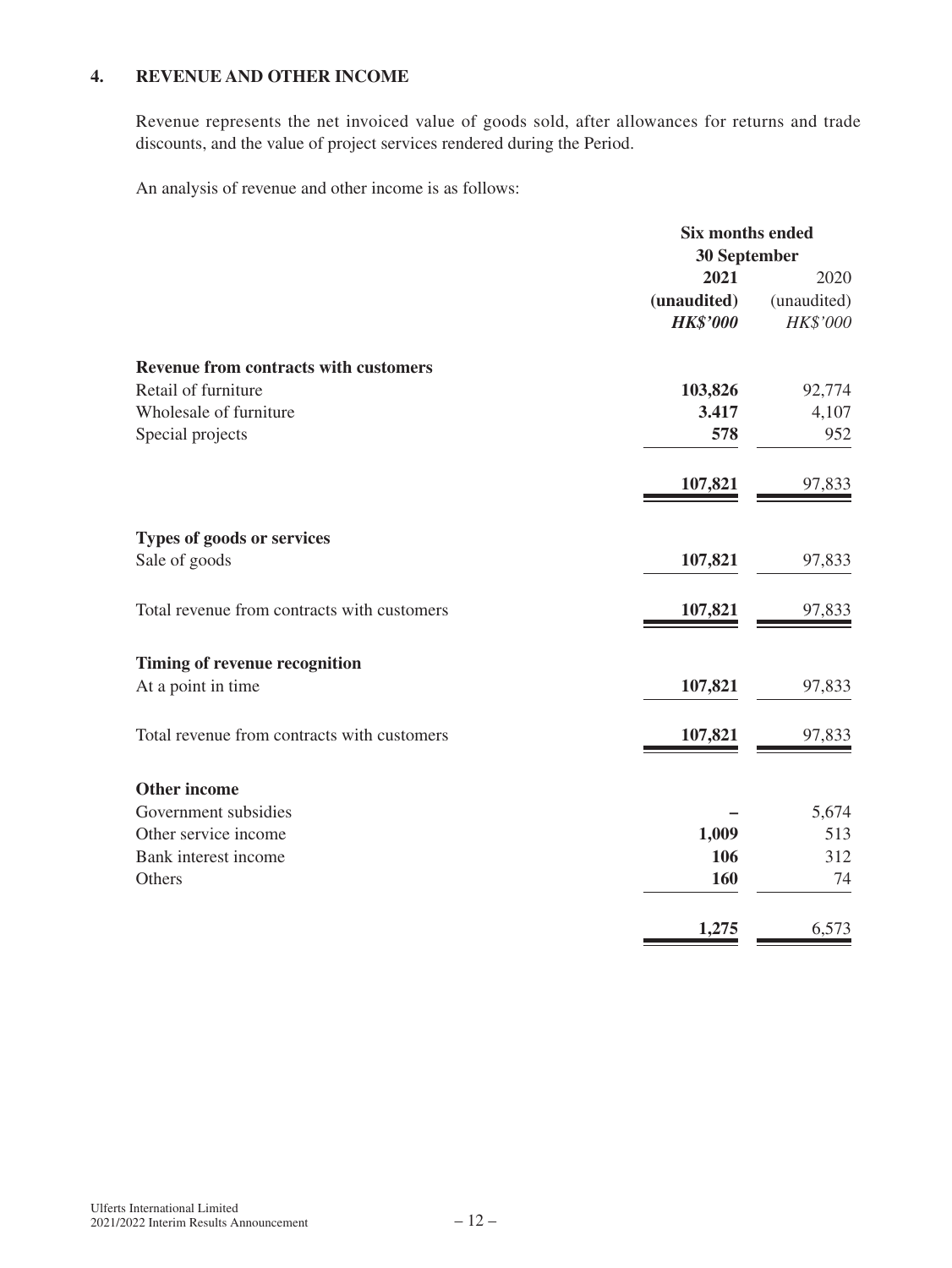#### **5. PROFIT/(LOSS) BEFORE TAX**

The Group's profit/(loss) before tax is arrived at after charging:

|                                                            | <b>Six months ended</b> |                 |
|------------------------------------------------------------|-------------------------|-----------------|
|                                                            | <b>30 September</b>     |                 |
|                                                            | 2021                    | 2020            |
|                                                            | (unaudited)             | (unaudited)     |
|                                                            | <b>HK\$'000</b>         | <b>HK\$'000</b> |
| Cost of inventories sold and services provided             | 37,658                  | 34,688          |
| Net write-down of inventories to net realisable value      | 831                     |                 |
| Total amount recognised as cost of sales                   | 38,489                  | 34,688          |
| Depreciation of property, plant and equipment              | 4,317                   | 8,347           |
| Depreciation of right-of-use assets                        | 18,226                  | 21,647          |
| Loss on disposal of items of property, plant and equipment |                         | 11              |

#### **6. INCOME TAX**

The Group did not generate any assessable profits arising in Hong Kong during the Period (2020: Nil).

#### **7. DIVIDEND**

The Board has resolved not to declare any interim dividend for the Period (2020: Nil).

#### **8. EARNINGS/(LOSS) PER SHARE ATTRIBUTABLE TO ORDINARY EQUITY HOLDERS OF THE PARENT**

The calculation of the basic earnings/(loss) per share amounts is based on the profit/(loss) for the Period attributable to ordinary equity holders of the parent of HK\$562,000 (2020: HK\$1,045,000) and the weighted average number of ordinary shares of 800,000,000 (2020: 800,000,000) in issue during the Period.

The Group had no potentially dilutive ordinary shares in issue during both periods.

|                                                                                                                                                   | Six months ended |                 |
|---------------------------------------------------------------------------------------------------------------------------------------------------|------------------|-----------------|
|                                                                                                                                                   | 30 September     |                 |
|                                                                                                                                                   | 2021             | 2020            |
|                                                                                                                                                   | (unaudited)      | (unaudited)     |
|                                                                                                                                                   | <b>HK\$'000</b>  | <b>HK\$'000</b> |
| Earnings/(Loss)<br>Profit/(loss) attributable to ordinary equity holders of the parent used                                                       |                  |                 |
| in the basic and diluted earnings/(loss) per share calculation                                                                                    | 562              | (1,045)         |
|                                                                                                                                                   | Number of shares |                 |
| <b>Shares</b><br>Weighted average number of ordinary shares in issue during the<br>Period used in the basic and diluted earnings/(loss) per share |                  |                 |
| calculation                                                                                                                                       | 800,000,000      | 800,000,000     |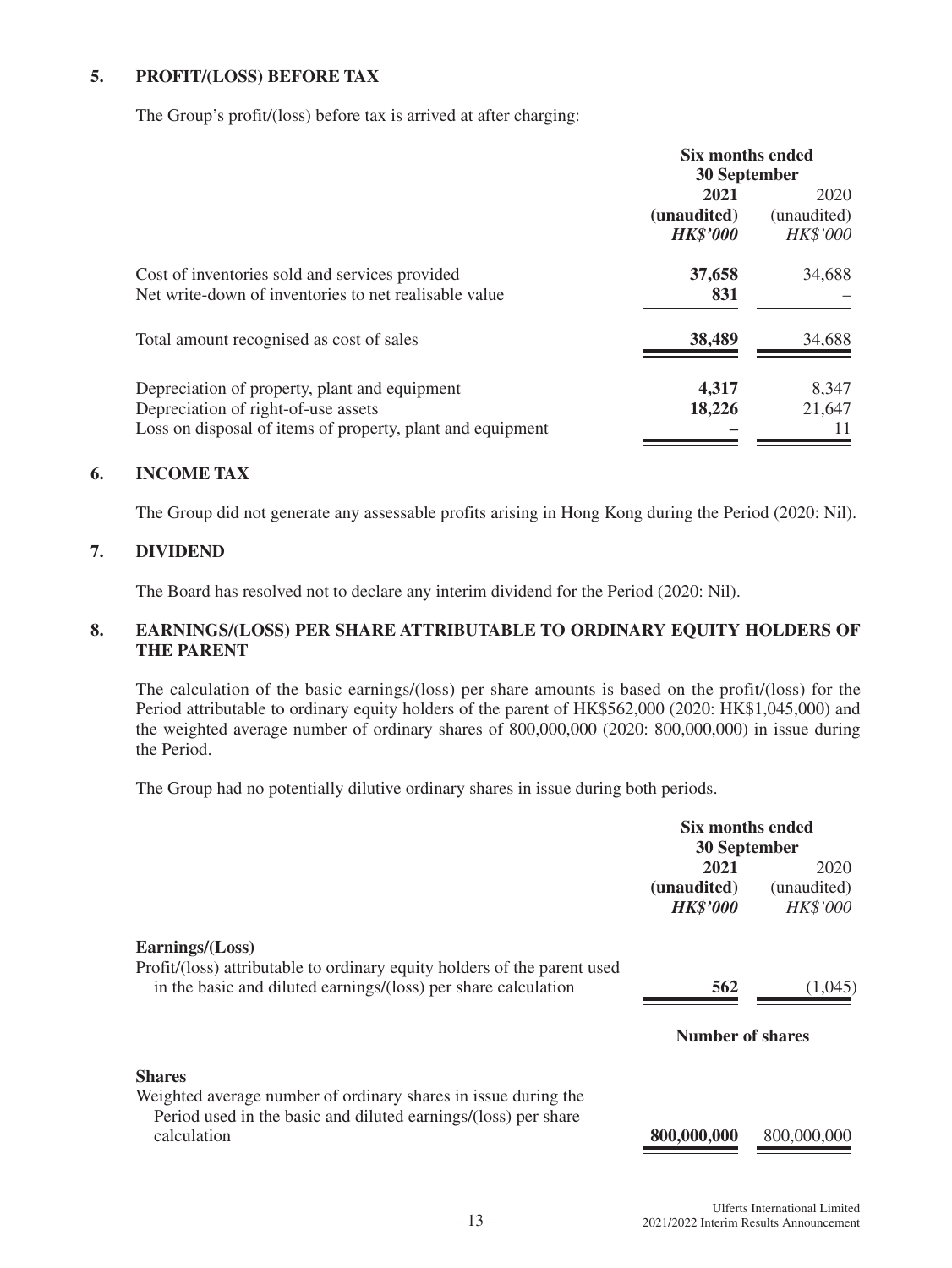#### **9. TRADE RECEIVABLES**

The Group's retail sales are usually paid in cash or by major credit/debit cards. The Group's trading terms with its wholesale, project and consultancy services customers are mainly on credit, except for new customers, where payment in advance/upon delivery is normally required. The credit period for these customers is generally one to two months, or extending up to six months for major project and consultancy service customers. The Group seeks to maintain strict control over its outstanding receivables and overdue balances are reviewed by senior management. The Group does not hold any collateral or other credit enhancements over its trade receivable balances. Trade receivables are non-interest-bearing.

An ageing analysis of the trade receivables of the Group, based on the invoice date, is as follows:

| As at           |           |
|-----------------|-----------|
| 30 September    | 31 March  |
| 2021            | 2021      |
| (unaudited)     | (audited) |
| <b>HK\$'000</b> | HK\$'000  |
| 4,192           | 2,799     |
|                 | 460       |
|                 | 2         |
| 4,192           | 3,261     |
|                 |           |

#### **10. TRADE AND BILLS PAYABLES**

An ageing analysis of the trade and bills payables as at the end of the reporting period, based on the invoice date, is as follows:

|                | As at           |           |
|----------------|-----------------|-----------|
|                | 30 September    | 31 March  |
|                | 2021            | 2021      |
|                | (unaudited)     | (audited) |
|                | <b>HK\$'000</b> | HK\$'000  |
| Within 1 month | 3,850           | 7,924     |
| 1 to 3 months  | 232             | 205       |
| Over 3 months  |                 | 686       |
|                | 4,082           | 8,815     |
|                |                 |           |

The trade and bills payables are non-interest-bearing and are normally settled on 60-day to 120-day terms.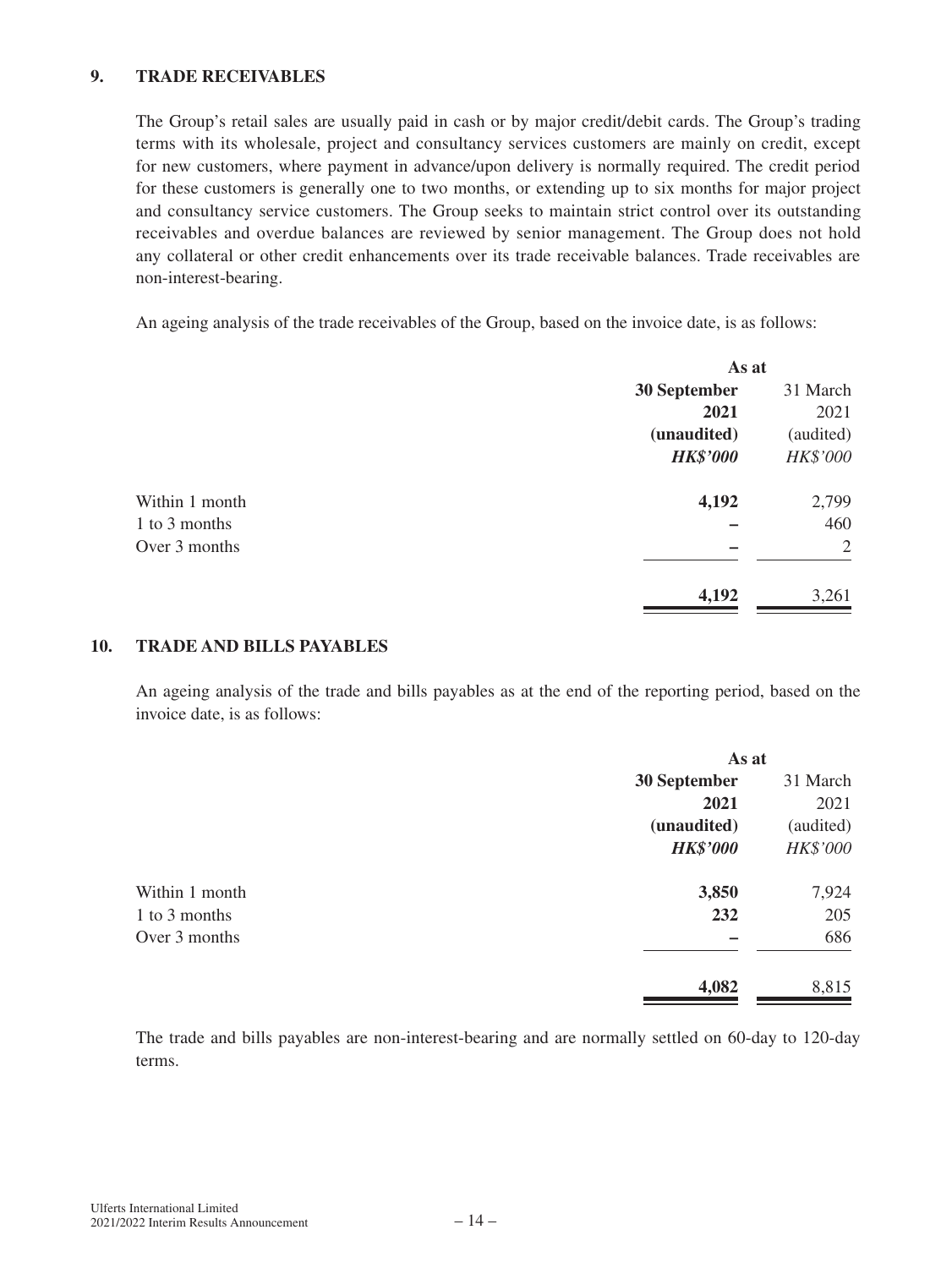# **REVIEW OF INTERIM RESULTS**

These condensed consolidated interim financial statements of the Group for the Period have not been reviewed nor audited by the Company's auditor, Ernst & Young, but have been reviewed by the audit committee of the Company, which comprises the three Independent Non-executive Directors of the Company.

# **CORPORATE GOVERNANCE**

### **Corporate Governance Code**

The Company has complied throughout the Period with all code provisions set out in the Corporate Governance Code under Appendix 14 of the Listing Rules.

### **Model Code for Securities Transactions**

The Company has adopted its own code of conduct regarding securities transactions by Directors ("**Ulferts Securities Code**") on no less exacting terms than the required standards of dealings as set out in Appendix 10 of the Listing Rules regarding Model Code for Securities Transactions by Directors of Listed Issuers ("**Model Code**"). Having made specific enquiry to the Directors, all of them confirmed that they had complied with the required standard of dealings as set out in the Model Code and Ulferts Securities Code throughout the Period.

Relevant employees who are likely to be in possession of unpublished price-sensitive information of the Group are also subject to compliance with written guidelines in line with the Model Code. No incident of non-compliance by relevant employees was noted throughout the Period.

# **PURCHASE, SALE OR REDEMPTION OF THE COMPANY'S LISTED SECURITIES**

Neither the Company nor any of its subsidiaries purchased, sold or redeemed any of the Company's listed securities during the Period.